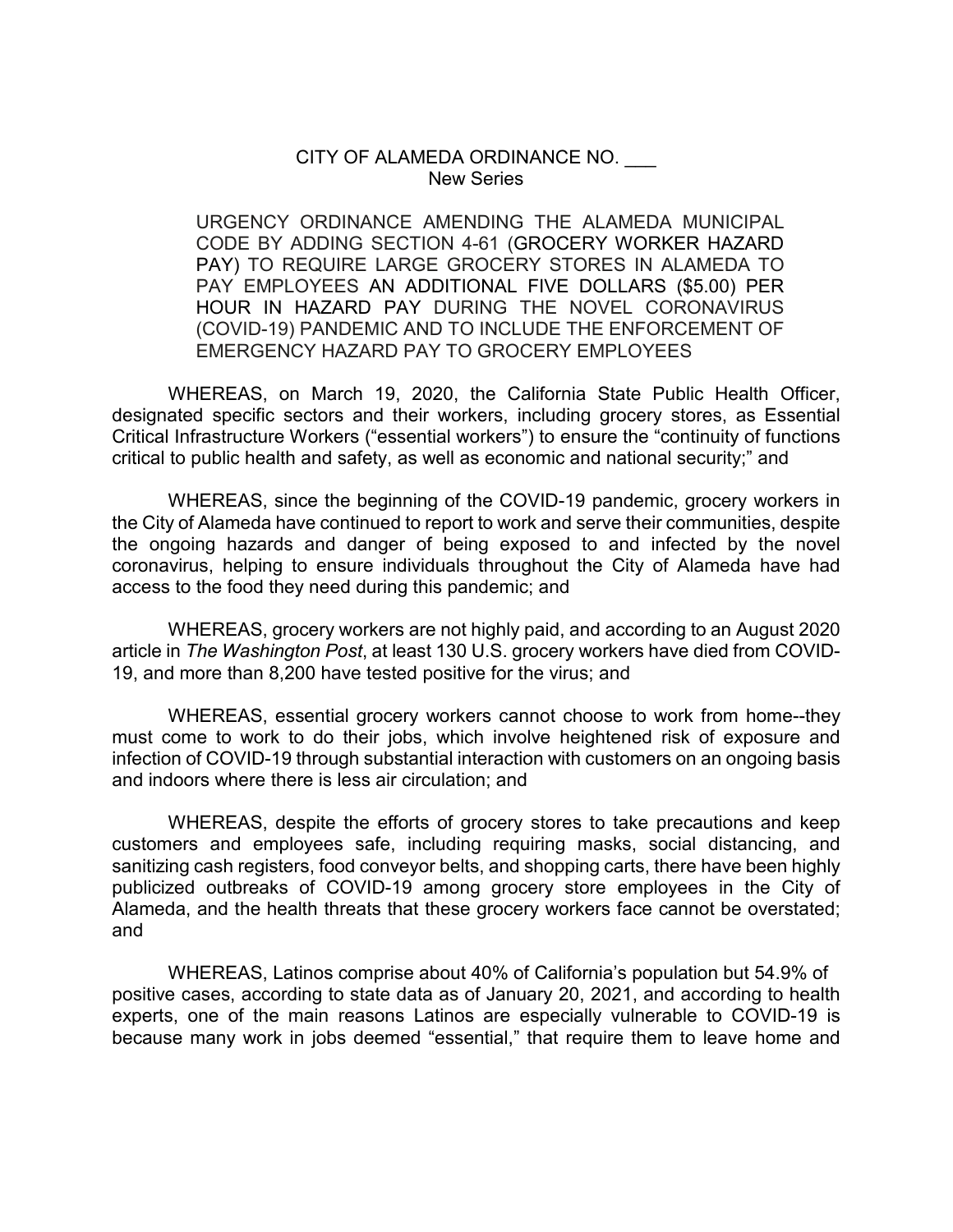interact with the public, many in the retail food industry, which includes grocery stores; and

WHEREAS, United Food and Commercial Workers ("UFCW") Locals in Northern California, which represent grocery workers, report that over 700 grocery workers in their ranks have tested positive with COVID-19, and members of their union have been hospitalized or have died from the coronavirus; and

WHEREAS, we are now in the height of the pandemic with a stay at home order in many regions of the state, including the Bay Area region, where ICU capacity is below fifteen (15) percent, and we are a long way from minimal risk where there would be one (1) daily new case per 100,000 or less than two (2) percent positivity; and

WHEREAS, the City of Alameda recognizes that essential grocery workers must be justly compensated for the clear and present dangers of doing their jobs during the pandemic, and increases in wages result in more money being spent to stimulate our local economy; and

WHEREAS, the United States' top grocery retail companies have earned record breaking profits during the pandemic, and this increase in profit has not transferred to workers, according to a Brookings Institution analysis published in November 2020; and

WHEREAS, the City of Alameda has recently adopted ordinances to address COVID-19-related protections for workers, including Emergency Paid Sick Leave; and

WHEREAS, the City of Alameda has adopted wage and employment ordinances specific to employment sectors in the past; and

WHEREAS, there are numerous large grocery chains operating in Alameda that employ workers in Alameda, and have at least 500 employees nationwide, with workers who are facing the hazards of COVID-19 in the workplace every day; and

WHEREAS, on January 17, 2021, the California Department of Public Health reported another COVID-19 variant that had grown more common across the state since December, with worrisome signs that this variant may be highly transmissible; and

WHEREAS, in December 2020 and January 2021, a growing list of cities across California, including Berkeley, Los Angeles, Long Beach, San Jose, and San Leandro began announcing legislation for hazard pay for essential grocery workers during the period where counties are in the Purple, Red, or Orange level of Community Transmission for COVID-19 under State Health orders; and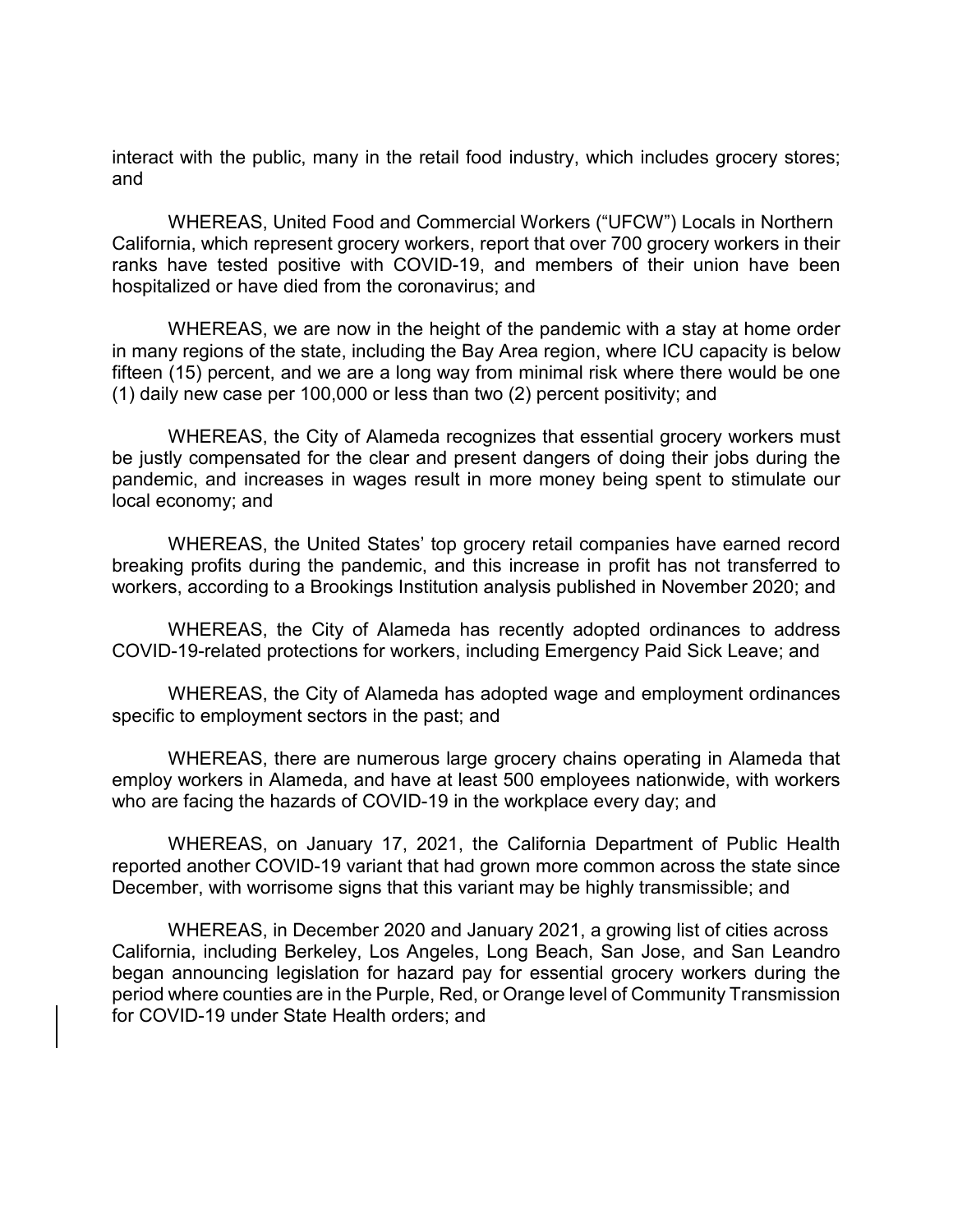WHEREAS, Government Code Section 36937 allows a city, including a charter city, to adopt an urgency ordinance to take effect immediately upon its adoption for the preservation of the public peace, health or safety upon a finding of facts constituting the urgency thereof; and

WHEREAS, Section 3 -12 of the Alameda City Charter allows the City to adopt an urgency ordinance to take effect immediately upon its adoption for the preservation of the public peace, health or safety upon a finding of facts constituting the urgency therefor; and

WHEREAS, such an urgency measure requires a four - fifths vote ( 4 votes) of the City Council for adoption and, as provided further herein, this Ordinance shall be in effect for 65 days ( unless extended further by the City Council); and

NOW, THEREFORE, BE IT ORDAINED BY THE COUNCIL OF THE CITY OF ALAMEDA as follows:

Section 1: RECITALS

The City Council finds the foregoing recitals to be true and correct and hereby incorporates those recitals into this Ordinance.

Section 2: FINDINGS

The City Council finds and declares that adoption of this Urgency Ordinance is necessary for preserving the public peace, health and safety for the following reasons:

A. The COVID-19 pandemic has led to the current state of emergency in California.

B. Governor Newsom issued the "Safer at Home" emergency order on December 3, 2020 as a result of the critically low availability Intensive Care Unit ("ICU") beds. The City of Alameda is currently operating at maximum capacity in its ICUs.

C. The virus is spreading rapidly across the region with many clusters arising within retail stores. Grocery stores remain a critical piece of infrastructure in our fight against the COVID-19 virus and in protecting the food supply chain.

D. Grocery stores are the primary points of distribution for food and other daily necessities for the residents of the City of Alameda and are therefore essential to the vitality of our community.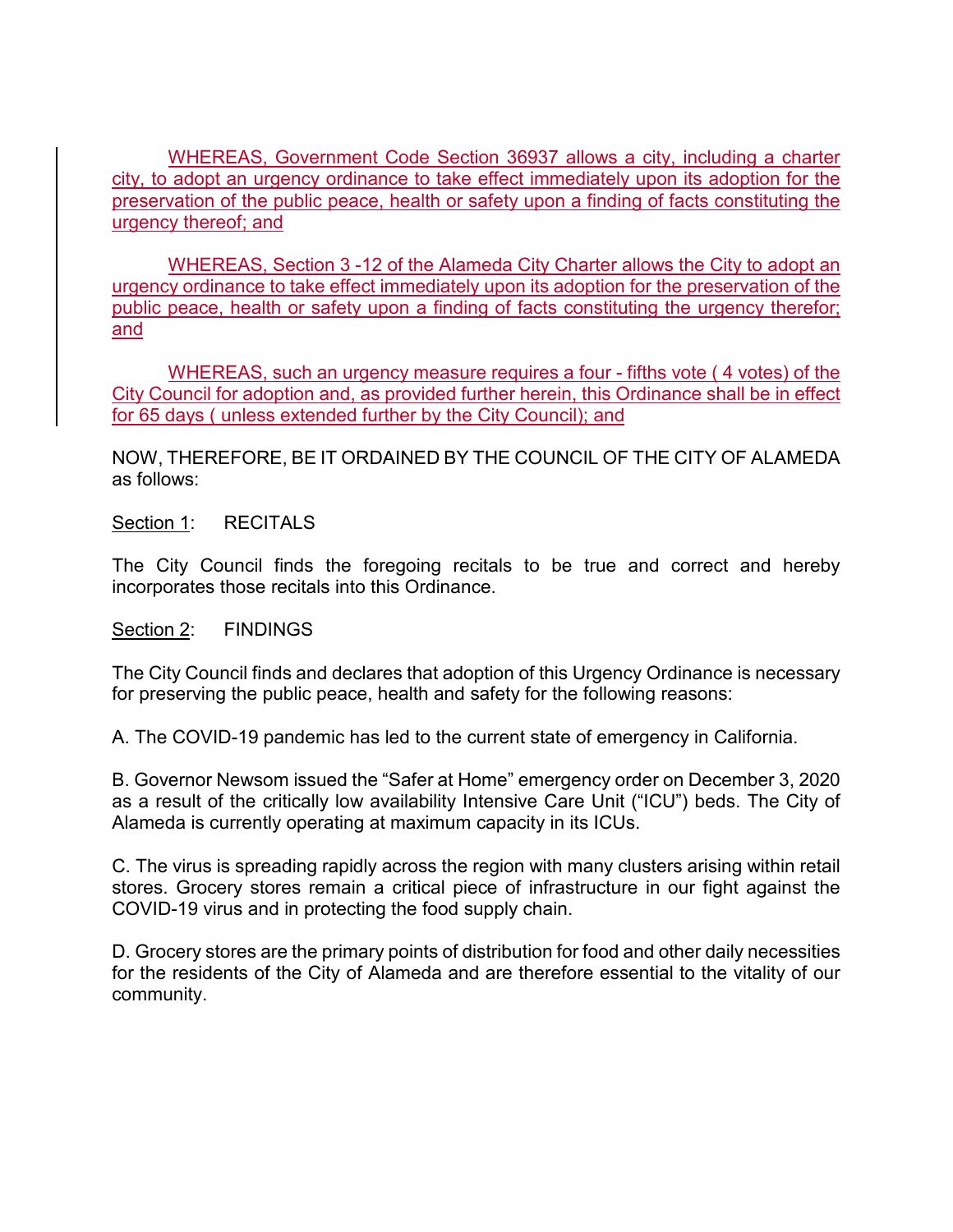E. Turnover, inability to pay for housing and increased childcare costs as a result of school closures and other necessities could become an immediate problem for certain grocery workers if they are not given relief.

F. To protect the food supply chain and the public health and safety, the City of Alameda must take steps to guard against turnover and ensure that large grocery stores in Alameda have well-trained, consistent and stable staffing.

Section 3. Effective Date. This Ordinance shall take effect immediately if adopted.

Section 4. Emergency Grocery Worker Hazard Pay Sunset. Section 5 of this Ordinance shall remain in effect during any period the City of Alameda is within a Widespread (purple), Substantial (red) or Moderate (orange) Risk Level and shall become ineffective during any period when the Risk Level in the City of Alameda returns to Minimal (yellow) under State of California Health Orders.

Section 3: Emergency Grocery Worker Hazard Pay. A new Section 4-60 is added to the Alameda Municipal Code as follows:

### 4-61. Title.

This Section shall be known as the "Grocery Worker Hazard Pay"

### 4-61.1. Authority.

This Section is adopted pursuant to the powers vested in the City of Alameda under the laws of the State of California, including, but not limited to, the police powers vested in the City pursuant to Article XI, Section 7 of the California Constitution, California Labor Code section 1205 (b), and the Charter of the City of Alameda.

### 4-61.2 Definitions.

The definitions set forth in this Section shall govern the construction and meaning of the terms used in this Section:

A. "Base Wage" means the hourly wage paid to Covered Employees as of the effective date of this Section less Hazard Pay owed under this Ordinance or any other premium hourly rate already paid to compensate Covered Employees for working during the pandemic (referred to herein as "employer-initiated hazard pay").

B. "City" means the City of Alameda.

C. "Covered Employee" means any individual who qualifies as an employee entitled to payment of a minimum wage from any employer under the California minimum wage law, as provided under Section 1197 of the California Labor Code and wage orders published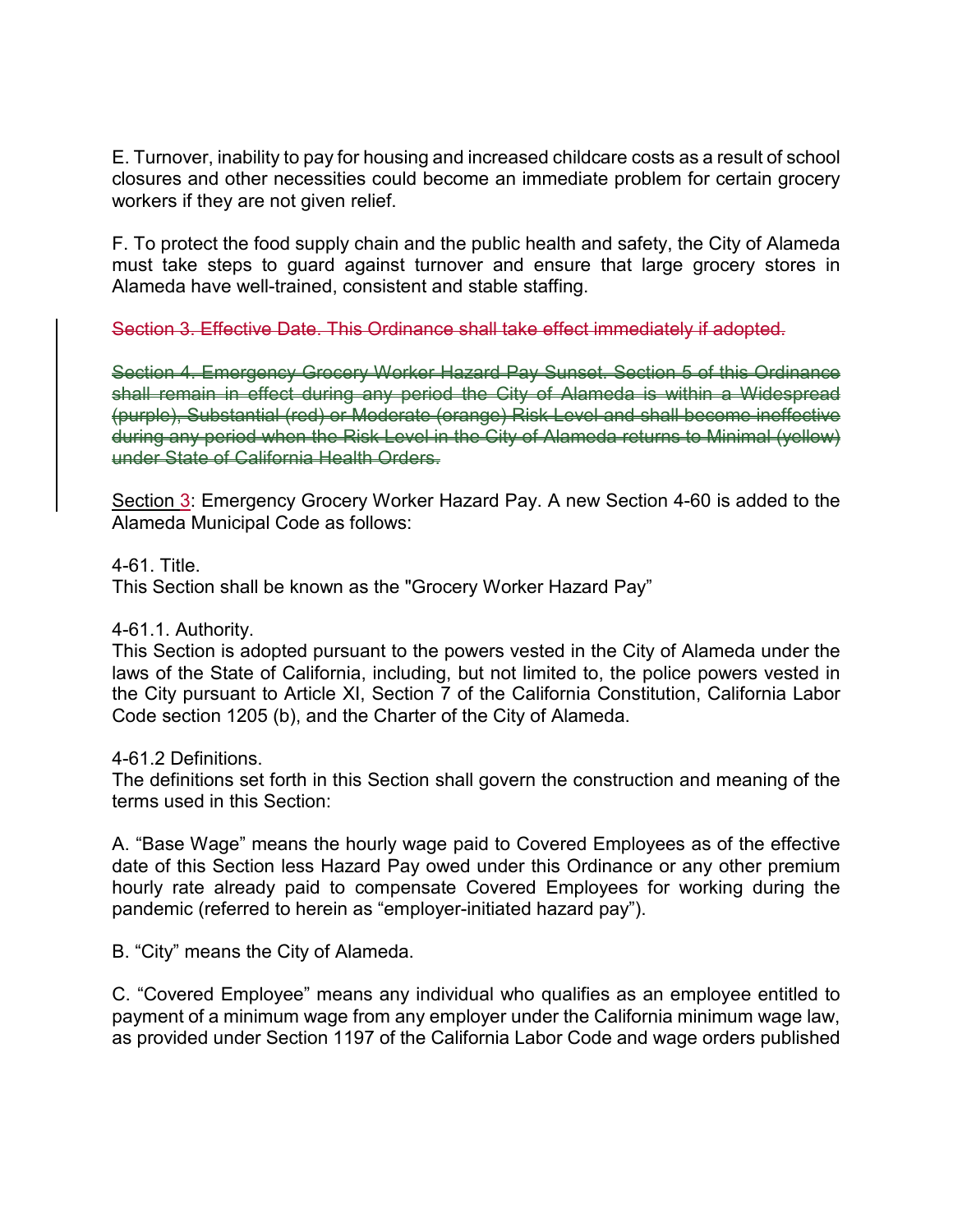by the California Industrial Welfare Commission, and who works in a Large Grocery Store on either a full-time or part-time basis.

D. "Covered Employer" means any Person who (a) directly or indirectly or through an agent or any other Person owns or operates a Large Grocery Store and employs or exercises control over the wages, hours or working conditions of any Covered Employee; and (b) employs 500 or more employees nationwide regardless of where those employees are employed, or is a Franchisee associated with a Franchisor or a network of Franchises with Franchisees that employ more than 500 employees in the aggregate, regardless of where those employees are employed. To determine the number of employees employed by a Large Grocery Store, the calculation shall be based upon:

a. The actual number of employees who worked for compensation during the two workweeks preceding the effective date of this Section; and

b. All employees who worked for compensation shall be counted, including but not limited to:

i. Employees who are not covered by this Section;

ii. Employees who worked within the geographic limits of the City;

iii. Employees who worked outside the geographic limits of the City; and iv. Employees who worked in full-time employment, part-time employment, joint employment, temporary employment, or through the services of a

temporary services or staffing agency or similar entity.

E. "Employer-Initiated Hazard Pay" means a premium hourly rate to compensate Covered Employees for the hardships and/or risks associated with working during the COVID-19 pandemic. If a Covered Employer pays such Employer–Initiated Hazard pay on a flat rate basis, the premium hourly rate is derived by dividing the flat rate payment for a workweek by the number of hours worked in the workweek.

F. "Franchise" means a written agreement by which:

1. A Person is granted the right to engage in the business of offering, selling, or distributing goods or services under a marketing plan prescribed or suggested in substantial part by the grantor or its affiliates; and

2. The operation of the business is substantially associated with a trademark, service mark, tradename, advertising, or other commercial symbol; designating, owned by, or licensed by the grantor or its affiliate; and

3. The Person pays, agrees to pay, or is required to pay, directly or indirectly, a Franchise fee.

G. "Franchisee" means a Person to whom a Franchise is offered or granted.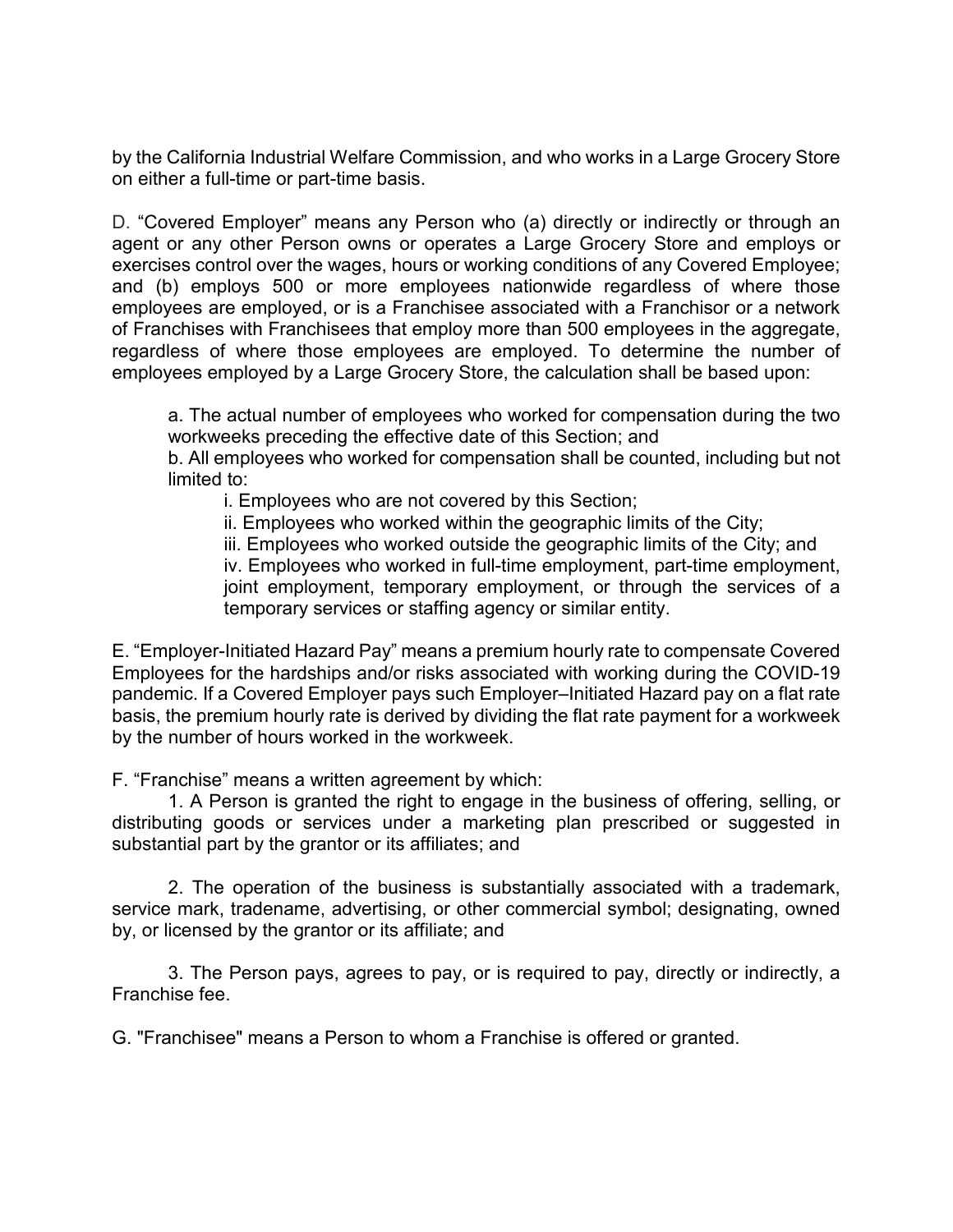H. "Franchisor" means a Person who grants a franchise to another Person.

I. "Hazard Pay" means an additional \$5.00 per hour wage bonus in addition to each Covered Employee's Base Wage or Holiday Premium wage for each hour worked within the City.

J. "Holiday Premium" means the hourly wage paid to Covered Employees for performing work during a holiday or holiday season.

K. "Hours Worked" means the time during which a Covered Employee is subject to the control of a Covered Employer, including all the time the employee is suffered or permitted to work, and on-call.

L. "Large Grocery Store" means a retail or wholesale store that is over 15,000 square feet in size, that is located within the geographic limits of the City, and that sells primarily household foodstuffs for offsite consumption, including the sale of fresh produce, meats, poultry, fish, deli products, dairy products, canned foods, dry foods, beverages, baked foods, or prepared foods. Other household supplies or other products shall be secondary to the primary purpose of food sales.

M. "Person" means any individual, corporation, partnership, limited partnership, limited liability partnership, limited liability company, business trust, estate, trust, association, joint venture, agency, instrumentality, or any other legal or commercial entity, whether domestic or foreign.

N. "Retaliatory Action" shall have the same meaning as "Retaliation"

1. A Person shall not discharge, reduce the compensation of nor otherwise discriminate against any Person for making a complaint to the City, participating in any of its proceedings, using any civil remedies to enforce his or her rights, or otherwise asserting his or her rights under this Section. Within one hundred twenty (120) days of an Employer being notified of such activity, it shall be unlawful for the Employer to discharge any Employee who engaged in such activity unless the Employer has clear and convincing evidence of just cause for such discharge.

2. No Employer may fund increases in compensation required by this Section, nor otherwise respond to the requirements of this Section, by reducing the compensation of any non-management Employees nor by reducing the pension, vacation, or other nonwage benefits of any such Employees, nor by increasing charges to them for parking, meals, uniforms or other items. If an Employer makes such adverse changes after the filing of the notice to circulate the petition giving rise to this Section but before this Section has become effective, then upon this Section's effective date, such Employer shall restore the conditions of the status quo ante.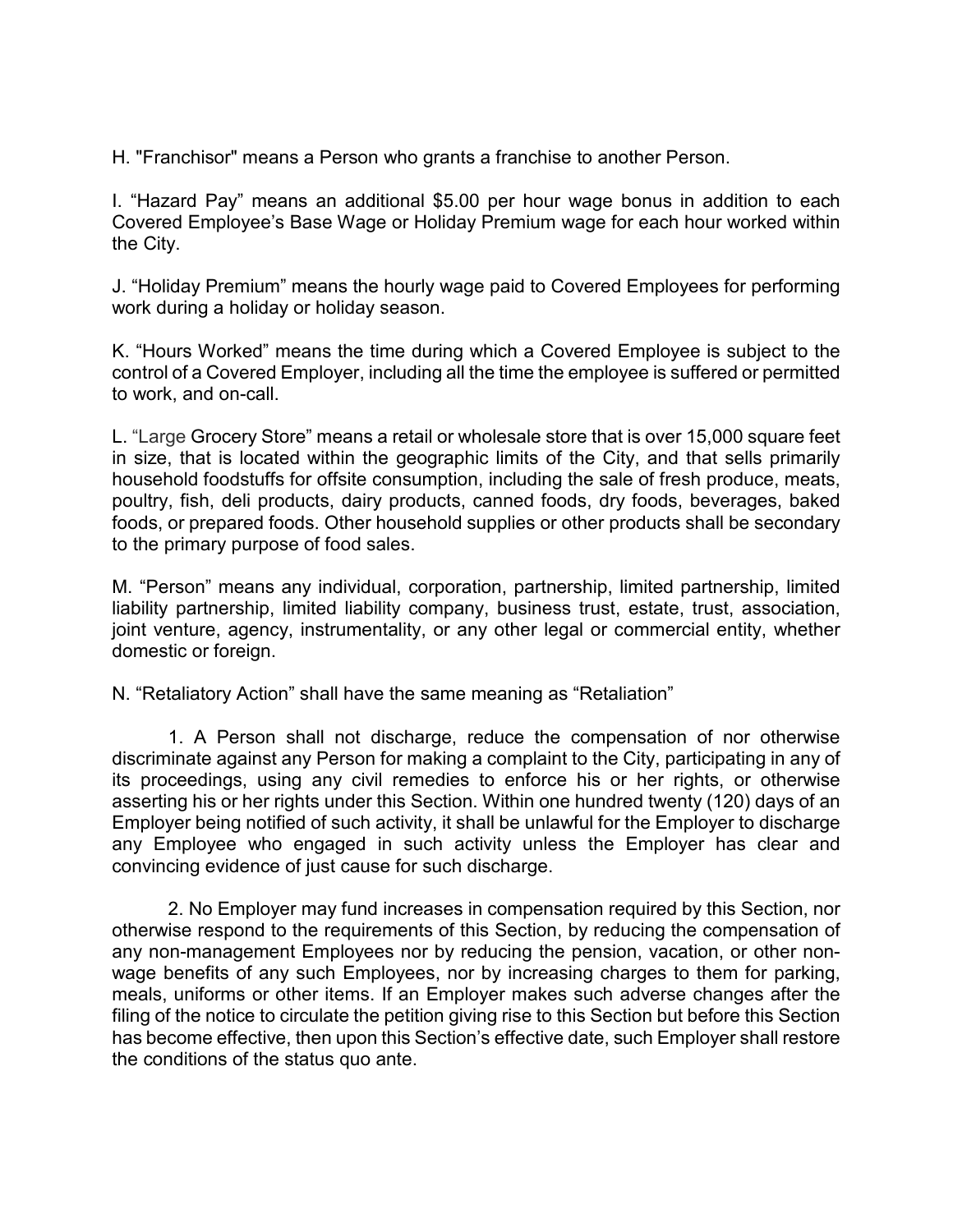4-61.3 Payment of Hazard Pay to Covered Employees.

A. Hazard Pay. Covered Employers shall pay Covered Employees a wage of no less than the premium hourly rate set under the authority of this Section. The premium hourly rate for each Covered Employee shall be an additional five dollars (\$5.00) per hour for all hours worked at a Large Grocery Store on top of the Covered Employee's Base Wage or Holiday Premium, whichever applicable at the time of hours worked. The Hazard Pay rate shall not include compensation already owed to Covered Employees, Holiday Premium rates, gratuities, service charge distributions, or other bonuses.

B. Credits. Covered Employers providing employer-initiated hazard pay will be credited for doing so in accordance with Section 4-61.4.

C. Duration of Hazard Pay. Covered Employers shall pay Hazard Pay to all Covered Employees for any pay period during which the City of Alameda is within a Widespread (purple), Substantial (red) or Moderate (orange) Risk Level, and until such time as Risk Levels return to Minimal (yellow) under State Health Orders.

4-61.4 Credit for Employer–Initiated Hazard Pay.

A. Employer-Initiated Hazard Pay shall be credited against the five dollars (\$5.00) per hour for the hourly amount paid to each Covered Employee (e.g., A Covered Employer offering two dollars (\$2.00) per hour in Employer-Initiated Hazard Pay owes an additional three dollars (\$3.00) per hour in Hazard Pay per this Section.) To receive credit for paying a Covered Employee Employer–Initiated Hazard Pay, a Covered Employer must demonstrate that, as of the effective date of this Section and in any subsequent covered workweeks, the Covered Employer paid such Employer Initiated Hazard Pay to the Covered Employee. No Covered Employer shall be credited prospectively for any past payments. No Covered Employer shall be credited for any hourly premiums already owed to Covered Employees, such as but not limited to, Holiday Premiums. Nothing herein shall be interpreted to prohibit any employer from paying more than five dollars (\$5.00) per hour in Hazard Pay.

B. Covered Employers must, upon request, immediately provide the following to the Community Development Department to receive credit for Employer-Initiated Hazard Pay:

1. A copy of the Employer's Hazard Pay policy; and

2. A statement, provided under penalty of perjury, explaining Covered Employees' hourly Base Wages, hourly Holiday Premiums, hourly employer-initiated hazard pay, and any other wage bonuses received during the last twelve (12) all months; and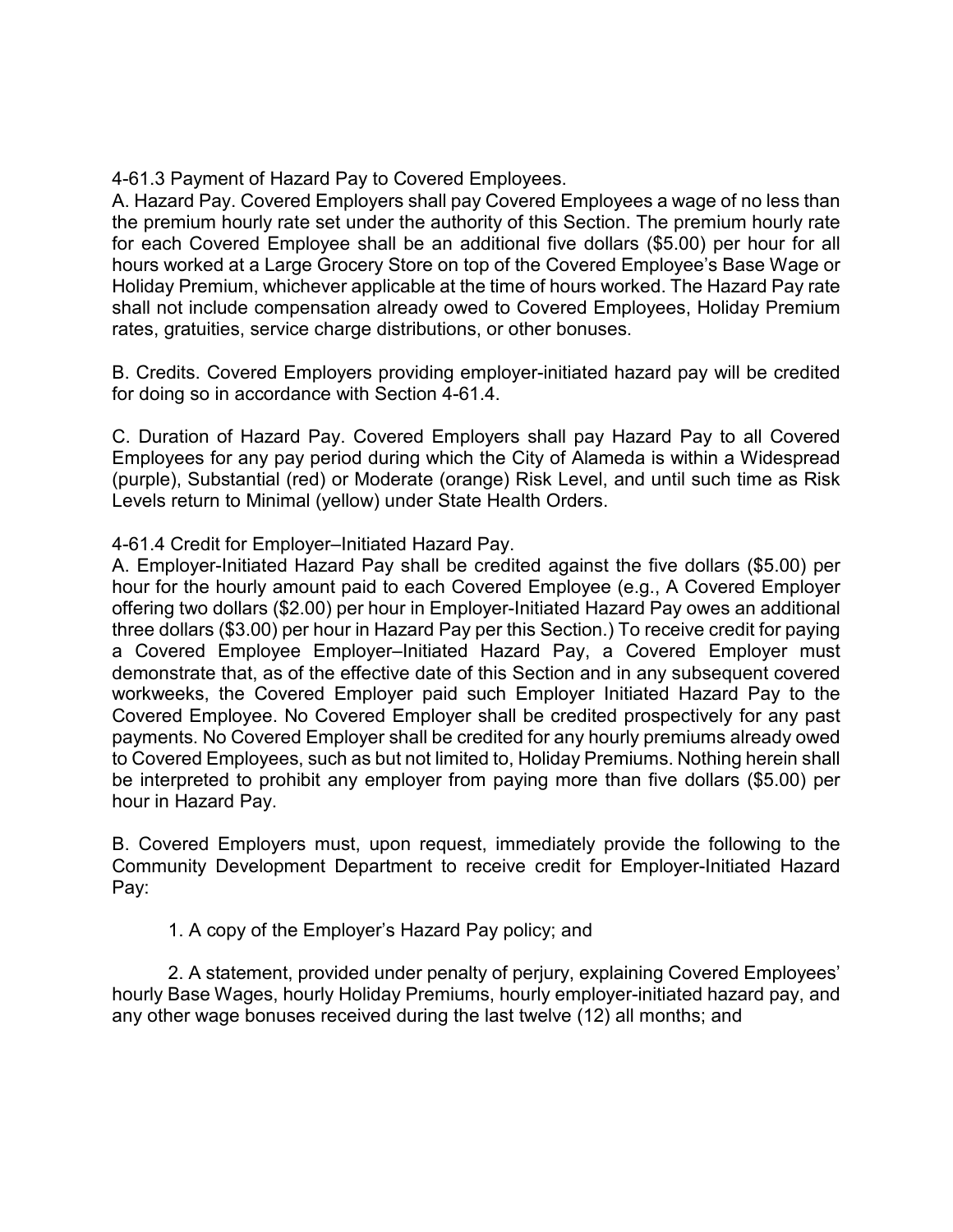3. For any Covered Employee(s) as to whom a Covered Employer seeks credit for Employer–Initiated Hazard Pay, documentation reflecting that such payments were made, for each hour claimed; and

4. Documentation that allows the City to review for compliance by assessing wages for the past twelve (12) months and that is itemized in such a way that the City can understand a Covered Employee's Base Wage distinguished from Holiday Premiums and other bonuses or pay increases that are separate and distinct from employer-initiated hazard pay.

a. The following constitutes acceptable evidence of employer-initiated hazard pay described in Subsection (B)(4): A spreadsheet, of all Covered Employees and their wages for each pay period for the last twelve (12) months, that allows the City to distinguish Base Wage from Holiday Pay and other bonuses or pay increases that are separate and distinct from employer-initiated hazard pay.

b. Production of the evidence described in Subsection (B)(4)(a) does not exempt any Covered Employer from maintaining, and providing access to, the underlying payroll records described in this Section.

C. Any offer of proof under subsection shall be accompanied by a written acknowledgment that it was submitted under penalty of perjury.

### 4-61.5 Waiver.

The provisions of this Section may not be waived by agreement between an individual Covered Employee and a Covered Employer. All the provisions of this Section, or any part thereof, may be waived in a bona fide collective bargaining agreement, but only if the waiver is explicitly set forth in such agreement in clear and unambiguous terms.

# 4-61.6 Prohibitions.

It shall be unlawful for a Covered Employer or any other Person to interfere with, restrain or deny the existence of, or the attempt to exercise, any rights protected under this Section:

A. Employers shall not take Retaliatory Action or discriminate against any employee or former employee because the individual has exercised rights protected under this Section. Such rights include, but are not limited to, the right to request Hazard Pay pursuant to this Section; the right to file a complaint with the City or inform any person about an employer's alleged violation of this Section; the right to participate in an investigation, hearing or proceeding or cooperate with or assist the City in its investigations of alleged violations of this Section, and the right to inform any person of their rights under this Section. Protections of this Section shall apply to any employee who mistakenly, but in good faith, alleges noncompliance with this Section. Taking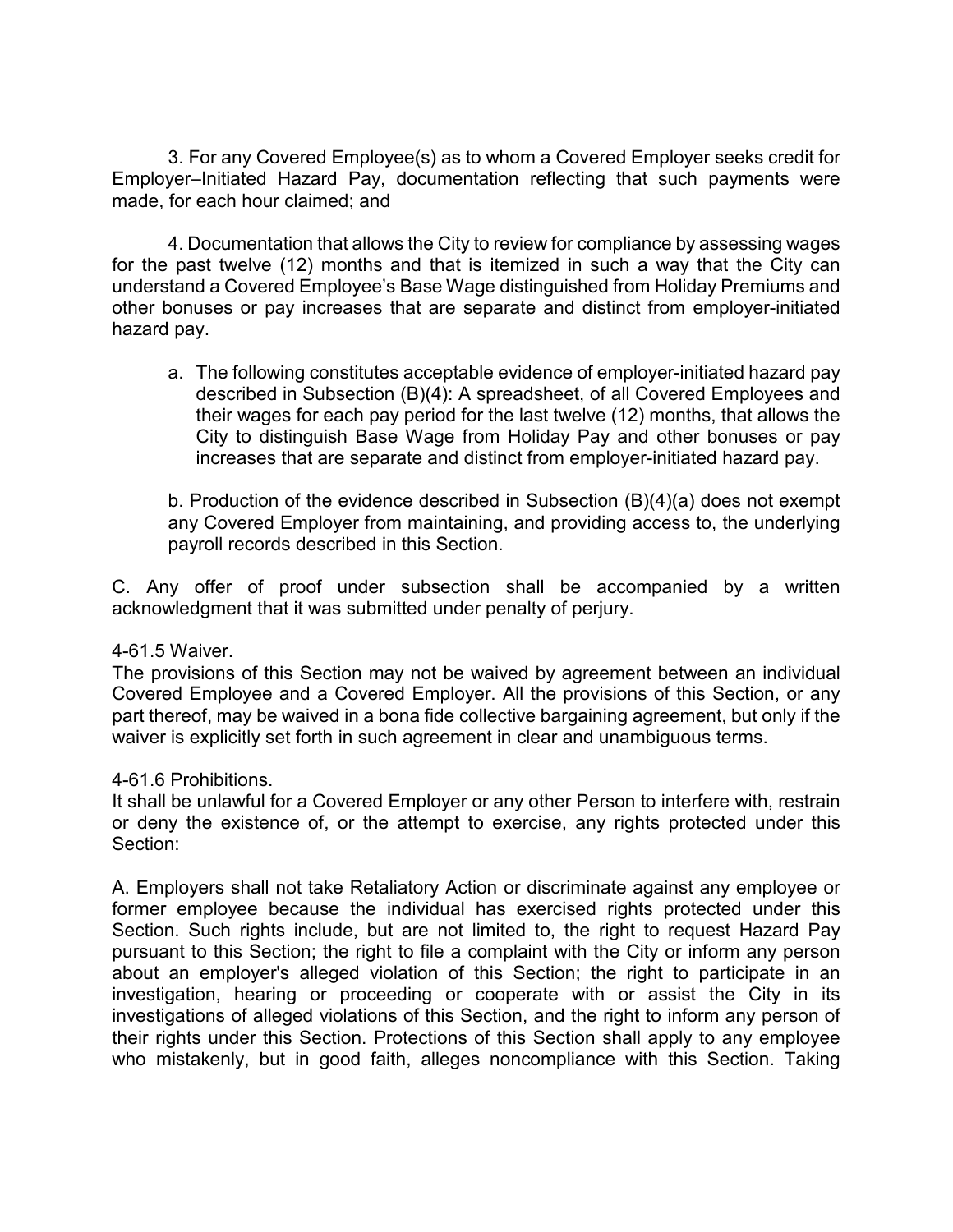adverse action against an employee, including lowering an employee's Base Wage or Holiday Premium Wages or reducing work hours, within 90 days of the employee's exercise of rights protected under this Section shall raise a rebuttable presumption of having done so in retaliation for the exercise of such rights.

## 4-61.7 Enforcement

The enforcement provisions set forth in Alameda Municipal Code Section 4-60.65 The provisions related to the enforcement in the Oakland Municipal Code Section Oak5.92.050 (A), (C), and (E)-(K) shall apply equally to the enforcement of this Chapter Section and individuals and entities afforded rights and protections under those Sections 4-60.65 are hereby granted those same rights and protections in connection with the enforcement of any provision of this ChapterSection. Covered Employers shall have all obligations of "Person," "Employers" and "employers" under Section 4-60.655.92.050. The terms "Employer," "Employ," and "Employee," when used in Section 4-60.655.92.050 for purposes of enforcing provisions of this ChapterSection, shall have the meanings set forth in this Section 5.94.020 of this Chapter. The provisions of this Chapter-Section do not diminish, alter, or negate any other legal rights, remedies, or procedures available to an Employee.

## 4-61.8 Regulations.

The Community Development Department may promulgate and enforce rules and regulations, and issue determinations and interpretations, consistent with and necessary for the implementation of this Section. Such rules and regulations, determinations, and interpretations shall have the force of law and may be relied upon by employers, employees, and other persons to determine their rights and responsibilities under this Section.

### 4-61.9 Conflict.

Nothing in this article shall be interpreted or applied to create any power or duty in conflict with any federal or state law. The term "Conflict," means a conflict that is preemptive under federal or state law.

# 4-61.10 Notice.

A. The City shall, as expeditiously as possible, publish and make available on its website a notice suitable for Covered Employers to inform employees of their rights under this emergency Section. Such notice shall be translated into Spanish, Chinese, Tagalog, and Vietnamese.

B. Every Covered Employer shall, within three days after the City has published and made available the notice described in Subsection A of this Section, provide the notice to employees in a manner calculated to reach all employees, including, but not limited to, posting in a conspicuous place at the workplace; via electronic communication; or posting in a conspicuous place in a Covered Employer's web–based or app–based platform. The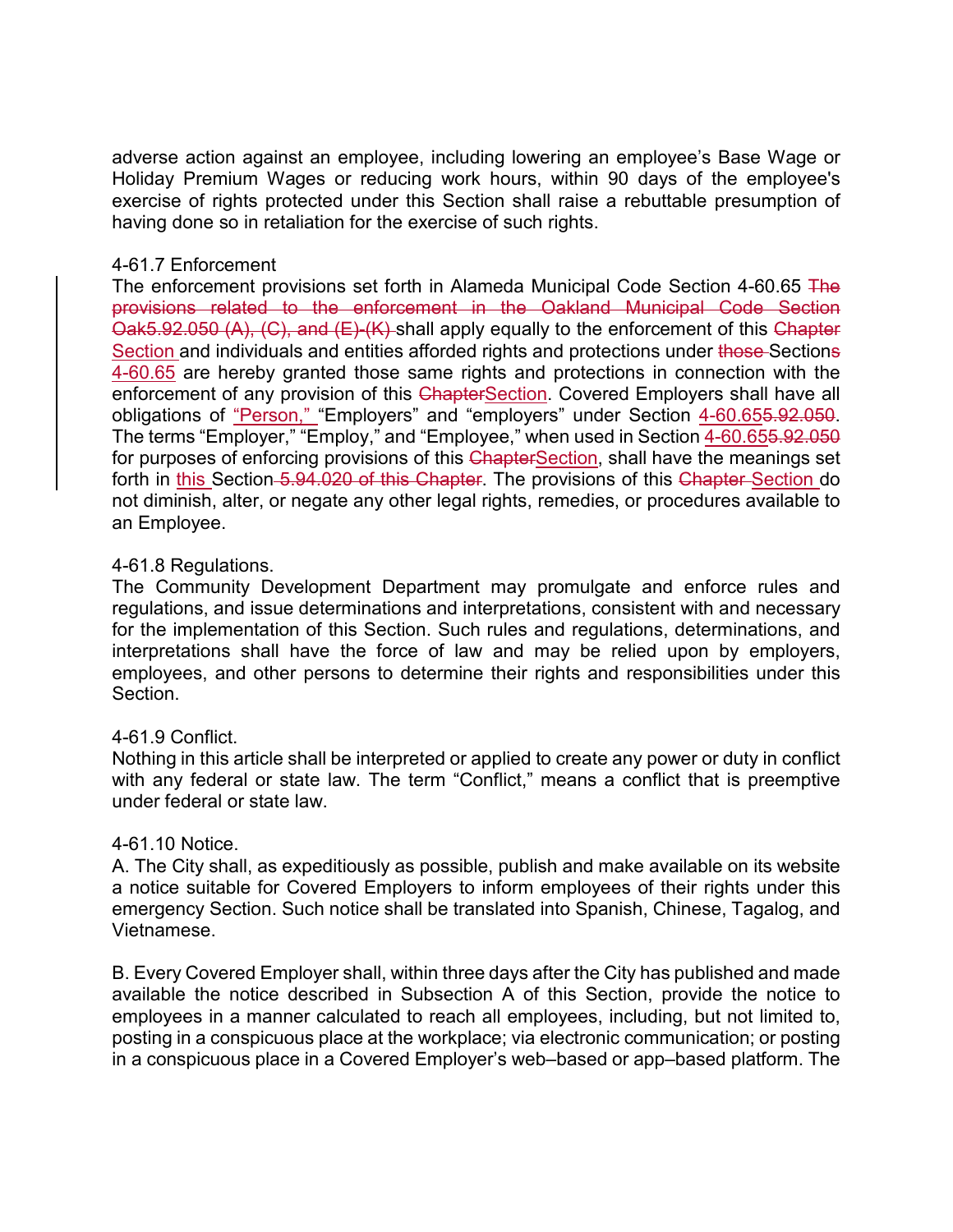Covered Employer's notification shall be provided in all languages spoken by more than ten percent (10%) of Employees.

C. Every Covered Employer shall, within three days after the City has published and made available the notice described in Subsection A of this Section or at the time of hire, whichever is later, provide each Covered Employee the Covered Employer and owner or manager's name; address; telephone number; and whether it is part of a franchise associated with a franchisor or network of franchises. If the information the Covered Employer provided to the Covered Employee changes, the Covered Employer shall provide the updated information in writing within ten days of the change.

D. Every Covered Employer shall provide notice to employees when the Risk Level in the City either moves from Widespread (purple), Substantial (red) or Moderate (orange) to Minimal (yellow), or from Minimal (yellow) to Widespread (purple), Substantial (red) or Moderate (orange) under a State of California Health Order. Notice shall be given in a manner calculated to reach all employees, including, but not limited to, posting in a conspicuous place at the workplace; via electronic communication; or posting in a conspicuous place in a Covered Employer's web–based or app–based platform. The Covered Employer's notification shall be provided in all languages spoken by more than ten percent (10%) of Employees

4-61.11 No Preemption of Higher Standards.

The purpose of this Section is to ensure minimum labor standards. This Section does not preempt or prevent the establishment of superior employment standards (including higher wages) or the expansion of coverage by ordinance, resolution, contract, or any other action of the City.

Section 4: SUNSET

**Emergency Grocery Worker Hazard Pay Sunset. Section 35 of this Ordinance shall** remain in effect during any period the City of Alameda is within a Widespread (purple), Substantial (red) or Moderate (orange) Risk Level and shall become ineffective during any period when the Risk Level in the City of Alameda returns to Minimal (yellow) under State of California Health Orders.

Section 5: **IMPLIED REPEAL** 

Any provision of the AMC inconsistent with this Ordinance, to the extent of such inconsistencies and no further, is hereby repealed or modified to the extent necessary to effectuate this Ordinance.

Section 6: CEQA DETERMINATION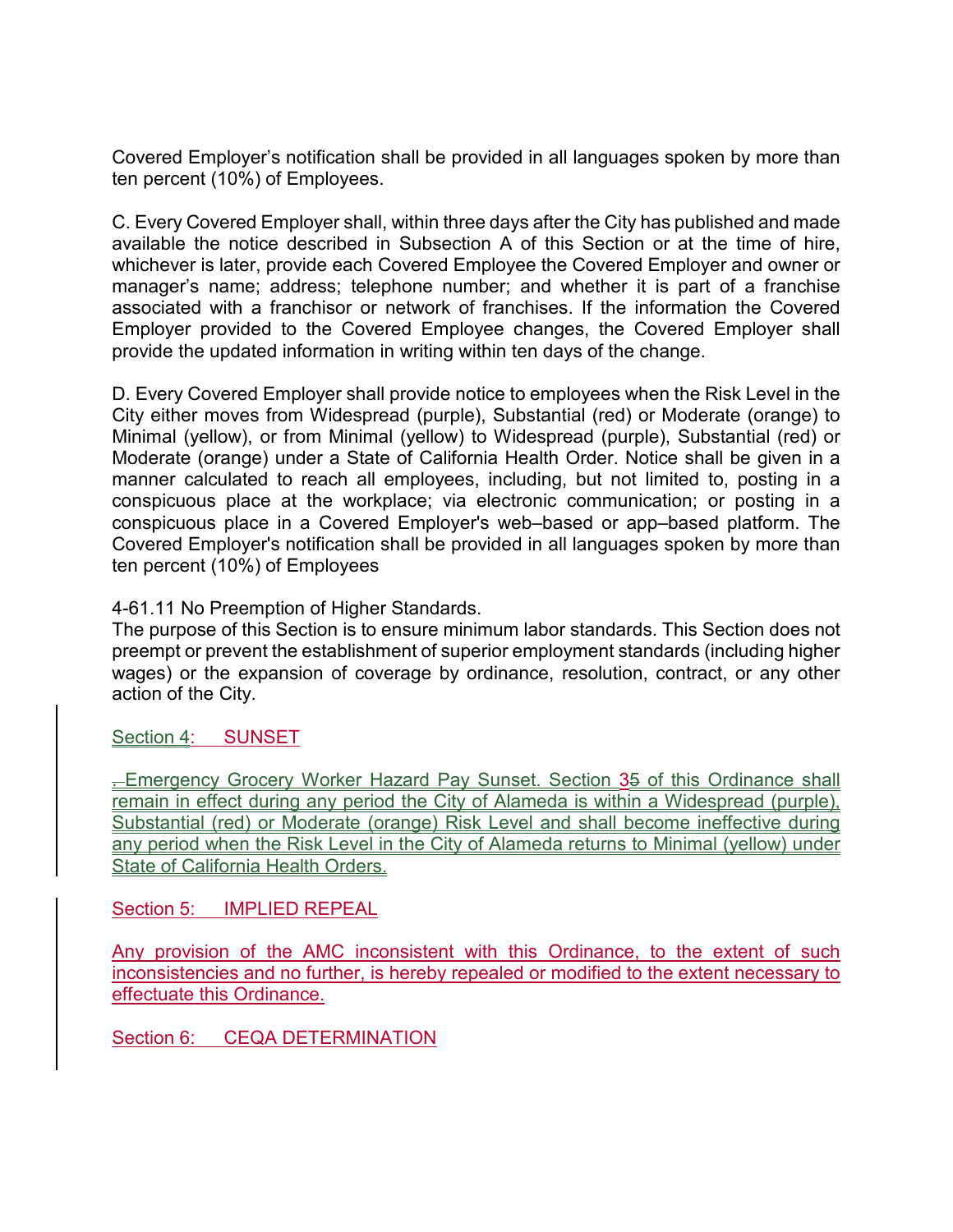The City Council finds and determines that the adoption of this ordinance is exempt from review under the California Environmental Quality Act (CEQA) pursuant to the following, each a separate and independent basis: CEQA Guidelines, Section 15378 (not a project) and Section 15061(b)(3) (no significant environmental impact).

Section 7: SEVERABILITY

If any provision of this Ordinance is held by a court of competent jurisdiction to be invalid, this invalidity shall not affect other provisions of this Ordinance that can be given effect without the invalid provision and therefore the provisions of this Ordinance are severable. The City Council declares that it would have enacted each section, subsection, paragraph, subparagraph and sentence notwithstanding the invalidity of any other section, subsection, paragraph, subparagraph or sentence.

Section 8: EFFECTIVE DATE

As an urgency ordinance, this Ordinance becomes effective immediately upon its adoption at a first reading by a four-fifths vote of the City Council.

## 4-61.12 Severability.

If any subsection, sentence, clause or phrase of this Chapter is for any reason held to be invalid or unconstitutional by a court of competent jurisdiction, such decision shall not affect the validity of the remaining portions of this Chapter, which shall remain in full force and effect. The City Council hereby declares that it would have passed this Chapter and each and every subsection, sentence, clause and phrase thereof not declared invalid or unconstitutional, without regard to whether any portion of the article would be subsequently declared invalid or unconstitutional. The courts are hereby authorized to reform the provisions of this Chapter in order to preserve the maximum permissible effect of each subsection herein.

Presiding Officer of the City Council

Attest:

Lara Weisiger, City Clerk